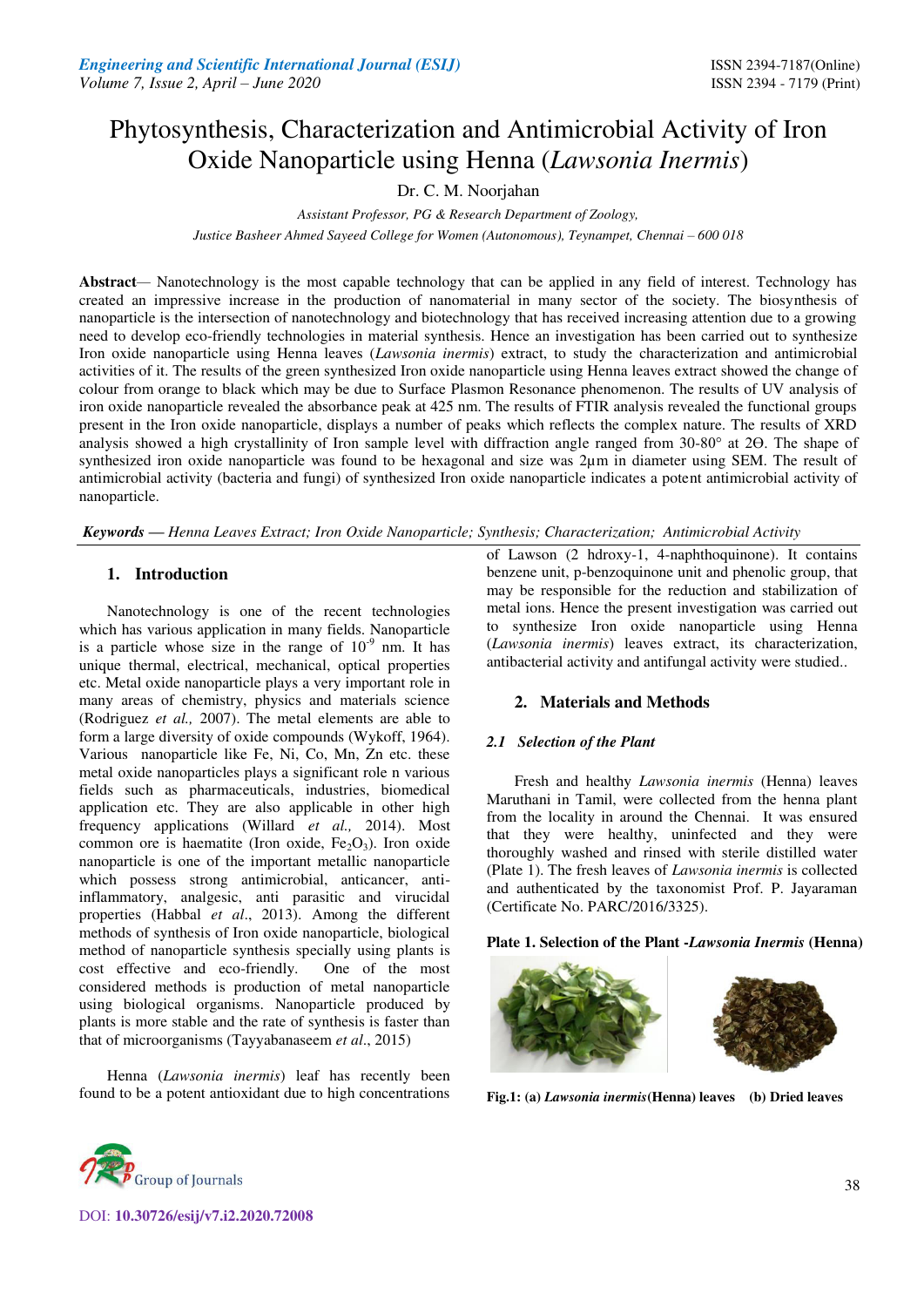## *2.2 Ferrous Sulphate for Synthesis of Iron Oxide Nanoparticle*

Ferrous sulphate was obtained from Himedia and distilled water was used throughout the process to synthesize the iron oxide nanoparticle.

## *2.3 Collection of Bacterial and Fungal Isolates for Antimicrobial Activity of Iron Oxide Nanoparticle*

Clinical bacterial isolates such as *Escherichia coli* and *Staphylococcus aureus* and fungi like *Aspergillus niger* and *Mucor* sp. were collected from a hospital. Samples were transported to the laboratory for further processing in an ice box.

## *2.4 Green Synthesis of Iron Oxide Nanoparticle using Henna (Lawsonia inermis) Leaves Extract*

#### *2.4.1 Preparation of Aqueous Decoctions*

Preparation of aqueous decoction was done by following the method of Tayyabanaseem *et al*. (2015). A simple conventional heating method was used in the synthesis of iron nanoparticle (FeNP) by using plant extract. Plant extract was prepared by dissolving 8gms of the sieved leaf powder in 200 ml of deionized water and the resulting mixture was kept on stirring for 3 hours by using the magnetic stirrer. The resulting solution was kept undisturbed for 1 hour, then filtered and stored for further use.

# *2.4.2 Preparation of Ferrous Sulphate Solution for Synthesis of Iron Oxide Nanoparticle*

Preparation of ferrous sulphate solution for synthesis of Iron oxide nanoparticle was carried out by following the procedure of Tayyabanaseem *et al.* (2015). 30ml of 0.01M FeSO4 solution was added to plant extract (filtrate) for every interval of 5 minutes using 8ml in each interval until 50ml, resulting mixture was stirred at 70°C. The solution was cooled and the product was separated by centrifugation  $(10,000 \text{ rpm})$  for 5 minutes. The product was dried at 50 $\degree$ C for 3 hours and the dried powder of henna leaves was the iron oxide nanoparticle.

# *2.5 Characterization of Green Synthesised Iron Oxide Nanoparticle*

#### *2.5.1 UV-visible Spectroscopy*

The formation of Iron oxide nanoparticle was confirmed by UV-visible spectroscopy using Beckman-DU spectrophotometer. Size of the iron oxide nanoparticle was



analysed with UV-Spectrometer in the range between 410- 460nm.

### *2.5.2 Fourier Transform Infrared Spectroscopy*

Fourier Transform Infrared Spectroscopy **(**FTIR) Spectroscopy was used to investigate the interactions between different species and changes in chemical compositions of the mixtures. The FTIR spectra of iron oxide nanoparticle using *Lawsonia inermis* leaf powder were recorded in Perkin Elmer spectrum 1 in diffuse reflection mode operating at a resolution of 4cm<sup>-1</sup>, recorded between 4000 and 400cm<sup>-1</sup>

## *2.5.3 X-ray Diffraction*

X-ray Diffraction (XRD) measurement of green synthesized Iron oxide nanoparticle were coated on the slide on a Smart-lab processor generator operated at the voltage of 40 kV and a current of 30mA with Cu Kα1 radiation (1.5405 Å).The size of the Iron oxide nanoparticle was also determined from X-ray line broadening using the Debye – Scherrer formula.

#### *2.5.4 Scanning Electron Microscope*

The morphology of Iron oxide nanoparticle was examined by Scanning Electron Microscope (SEM) performed by using Quanta 200-F instrument.

#### *2.6 Antimicrobial Activity Assay*

#### *2.6.1 Pure Culture of E. coli and S. aureus*

Human pathogenic gram negative bacteria (*Escherichia coli*) and gram positive (*staphylococcus aureus*) bacterial strains are used for antibacterial activity of Iron oxide nanoparticle. Two fungal strains namely *Aspergillus niger* and *Mucor* sp. were used for antifungal study of iron nanoparticle by well titre plate method using resazurin micro titre assay method. Subculture of *E. coli*  and *S. aureus* were carried out by following the procedure of Sundararaj (1997). *E. coli* was subcultured using Eosin Methylene Blue agar medium and incubated for 24 hours, then the culture was transferred to Muller Hinton broth and incubated for 1 day which was used for antibacterial activity of Henna leaves extract using titre plate method by following the procedure of Benzie and Strain (1996).

#### *2.6.2 Pure Culture of A. niger and Mucor sp.*

Subculture of *A. niger* and *Mucor* sp. were carried out by following the procedure of Sundararaj (1997). *A. niger*  and *Mucor* sp.were subcultured using sabouraud dextrose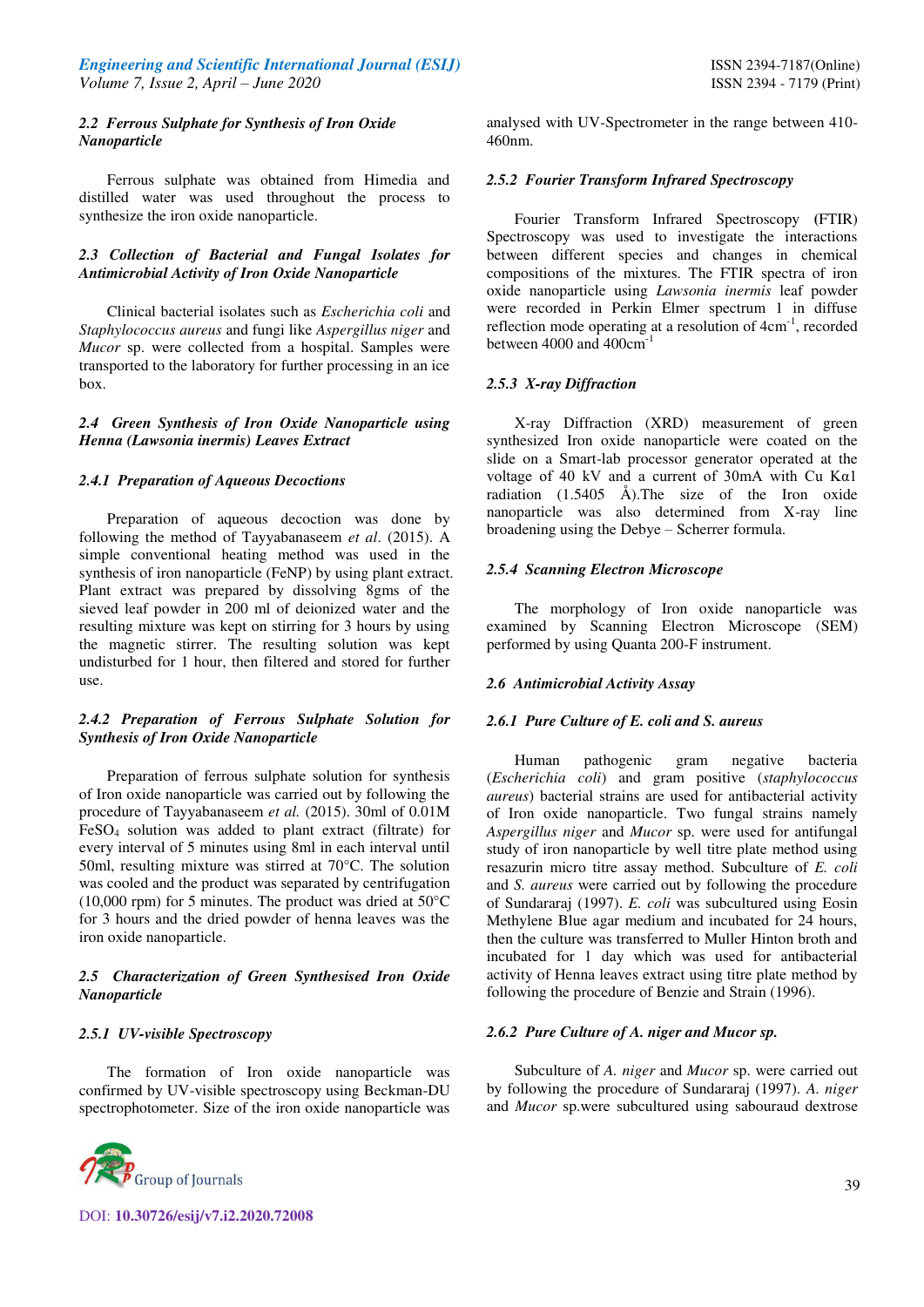agar medium and incubated for 3-4 days then the culture was transferred to nutrient broth and incubated for 1 day which was used for antifungal activity of Henna leaves extract using titre plate method by following the procedure of Benzie and Strain (1996).

The anstimicrobial activity of green synthesized Iron nanoparticle was performed by using 96 well titre plate by following the procedure of Benzie and Strain (1996). The plant extract were evaluated for antimicrobial potential against 2 bacterial strains and 2 fungal strains. The Minimum Inhibitory Concentration (MIC) of plant extract was determined using micro broth dilution assay.

## *2.7 Statistical Analysis*

The data obtained from the experiments was analysed and expressed as mean and Standard Deviation, T-test formula and Chi-square test.

## **3. Results**

## *3.1 Green synthesis of Iron oxide nanoparticle using Henna leaves (Lawsonia inermis)*

The results of green synthesis of Iron oxide nanoparticle using henna leaves (*Lawsonia inermis*) are presented in the plate 2. Iron oxide nanoparticle was synthesized successfully by using Henna leaves (*Lawsonia inermis*) leaf extract. The results of the study showed that during the exposure of leaf extract to ferrous sulphate solution, reduction of iron ions into Iron nanoparticle is monitored as a result of the colour change from orange to black colour, (plate 2) which occurred due to the Surface Plasmon Resonance phenomenon. The metal nanoparticles have free electrons, which helps in the formation of the Surface Plasmon Resonance absorption band.

# *3.2 Characterization of green synthesized iron oxide nanoparticle using Henna (Lawsonia inermis) leaves UVvisible spectroscopy*

UV-visible absorbance spectroscopy is a very useful technique for studying metal nanoparticle because the peak positions and shapes are sensitive to particle size. The results of UV analysis of Iron oxide nanoparticle synthesized using henna leaves (*Lawsonia inermis*) are presented in the figure 1. The results of UV analysis of Iron oxide nanoparticle synthesized using Henna leaves (*Lawsonia inermis*) are sensitive to particle size. Absorption spectra of Iron oxide nanoparticle formed in the reaction media has absorbance peak at 425 nm. The reduction of pure Iron to nanoparticle is monitored by measuring the UV-visible spectrum the most confirmatory



DOI: **10.30726/esij/v7.i2.2020.72008**

level for the detection of Surface Plasmon Resonance property (SPR) of Iron nanoparticle.

#### **Plate 2. Synthesis of iron oxide nanoparticle using** *Lawsonia inermis* **(Henna) leaves extract**



**Fig.2: UV – Visible Spectroscopy analysis of green synthesized Iron oxide nanoparticle using** *Lawsonia inermis* **(Henna) leaves extract** 



**Fig.3: Fourier Transform Infrared Rays (FTIR) spectroscopy analysis**

FTIR Spectroscopy was used to investigate the interactions between different components and changes in chemical compositions of the mixtures. FTIR measurements of the green synthesized iron oxide nanoparticle was carried out to identify the possible biomolecules responsible for the reduction, capping and efficient stabilization of the bio-reduced Iron nanoparticle. The results of FTIR analysis of Iron oxide nanoparticle synthesized using Henna leaves (*Lawsonia inermis*) are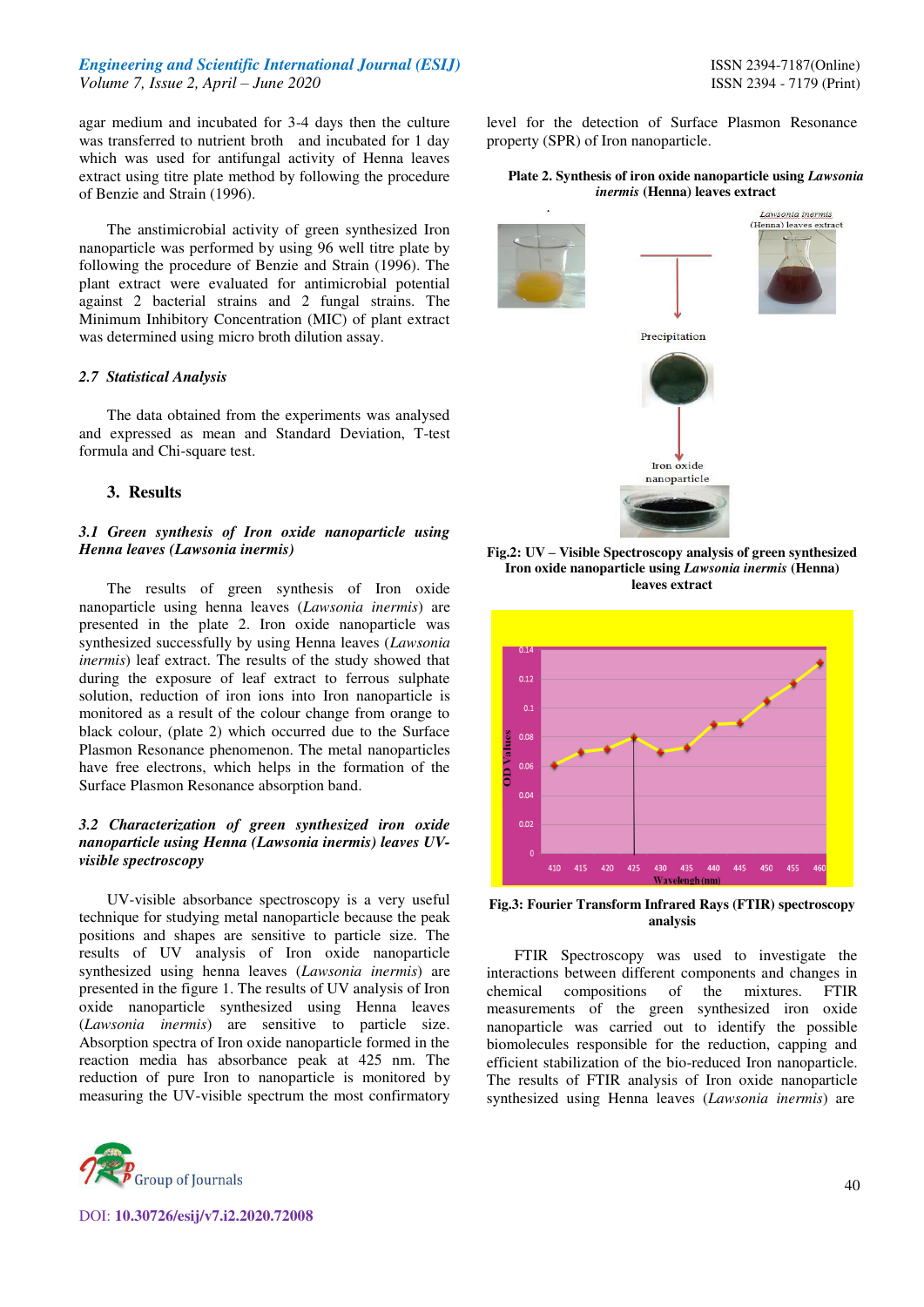depicted in figure-2. The results of the study revealed the functional groups present in Iron oxide nanoparticle displays a number of absorption peaks, reflecting its complex nature.

The absorption peaks at  $3414 \text{cm}^{-1}$  which is the characteristic of N-H stretching vibrations indicates strong hydrogen bonding. The peaks at 424cm<sup>-1</sup>, 489cm<sup>-1</sup>, 553cm<sup>-1</sup>,  $604<sub>cm</sub><sup>-1</sup>$ ,  $714<sub>cm</sub><sup>-1</sup>$ , and  $766<sub>cm</sub><sup>-1</sup>$ , may be due to the presence of chemical bonding, crystal structure and relative intensities of carbonates. The peaks at  $1604 \text{cm}^{-1}$  denotes the presence of OH group, peaks at 1595cm<sup>-1</sup> denotes the  $C=C$  group and  $1106 \text{cm}^{-1}$  is due to C-O groups are observed as well as the bands from 3936.88 cm<sup>-1</sup>,-3782.57 cm<sup>-1</sup>, 3704.45 cm<sup>-1</sup>,-3641.15 cm<sup>-1</sup> attributes to aliphatic C-H stretching and bending modes. Bands at 3414.15 cm<sup>-1</sup>, - $3395.83$  cm<sup>-1</sup> denotes O-H stretching H-bonding, alcohols and phenols. The band at  $2928.07$  cm<sup>-1</sup>,  $2872.13$  cm<sup>-1</sup> and  $2271.28$  cm<sup>-1</sup>,  $2226.91$  cm<sup>-1</sup> may be due to N-H group of amine. The results of FTIR spectrum of Iron oxide nanoparticle suggested that Iron oxide nanoparticle was surrounded by different organic molecules such as terpenoids, alcohols, ketones, aldehydes and carbolic acid that acts as reducing and capping agent provides stability to nanoparticle.



**Fig. 4: FTIR analysis of green snthesized Iron oxide nanoparticle using** *Lawsonia inermis* **(Henna) leaves** 

#### *3.4 X-ray Diffraction*

The X-ray Diffraction **(**XRD) pattern (figure – 3) shows a high crystallinity of Iron sample level with diffraction angle range from 30-80° at 2θ (degree). On examining XRD pattern of Iron oxide nanoparticle the prominent different peaks at  $2\theta = 36^{\circ}$ ,  $38.5^{\circ}$ ,  $48^{\circ}$  and  $62^{\circ}$ . These peaks corresponds to  $(111)$ ,  $(200)$  and  $(202)$ ,  $(113)$ Bragg's reflections of the Face Centered Cubic (FCC) structure of Iron respectively. The size of the Iron oxide nanoparticle is also determined from X-ray line broadening using the Debye-Scherrer formula (Suresh *et al.,* 2014).





**Fig.5: XRD analysis of green synthesized Iron oxide nanoparticle using Henna (***Lawsonia inermis***) leaves extract** 

#### *3.5 Scanning Electron Microscopy*

The results of the Scanning Electron Microscope (SEM) of green synthesized Iron oxide nanoparticle are depicted in Plate 3. The results of the study revealed that the size of the Iron oxide nanoparticle synthesized using *Lawsonia inermis* leaf extract is 2µm in diameter and the shape is found to be Hexagonal and agglomerates are also observed.

## **Plate 3. Scanning electron microscopic analysis of green synthesized Iron oxide nanoparticle using** *Lawsonia inermis* **(Henna) leaves**



**Fig.6: Antimicrobial activity of green synthesized Iron oxide nanoparticle using Henna (***Lawsonia inermis***) leaves extract** 

## *3.6 Antibacterial Activity of Green Synthesized Iron Oxide Nanoparticle*

The results of antibacterial activity of Iron oxide nanoparticle using Henna leaves (*Lawsonia inermis*) extract against the bacterial isolates *Escherichia coli* and *Staphyloccocus aureus* are shown in Plate 4a, Tables 1a and 1b. The Iron oxide nanoparticle using Henna (*Lawsonia inermis*) leaves show the colour change from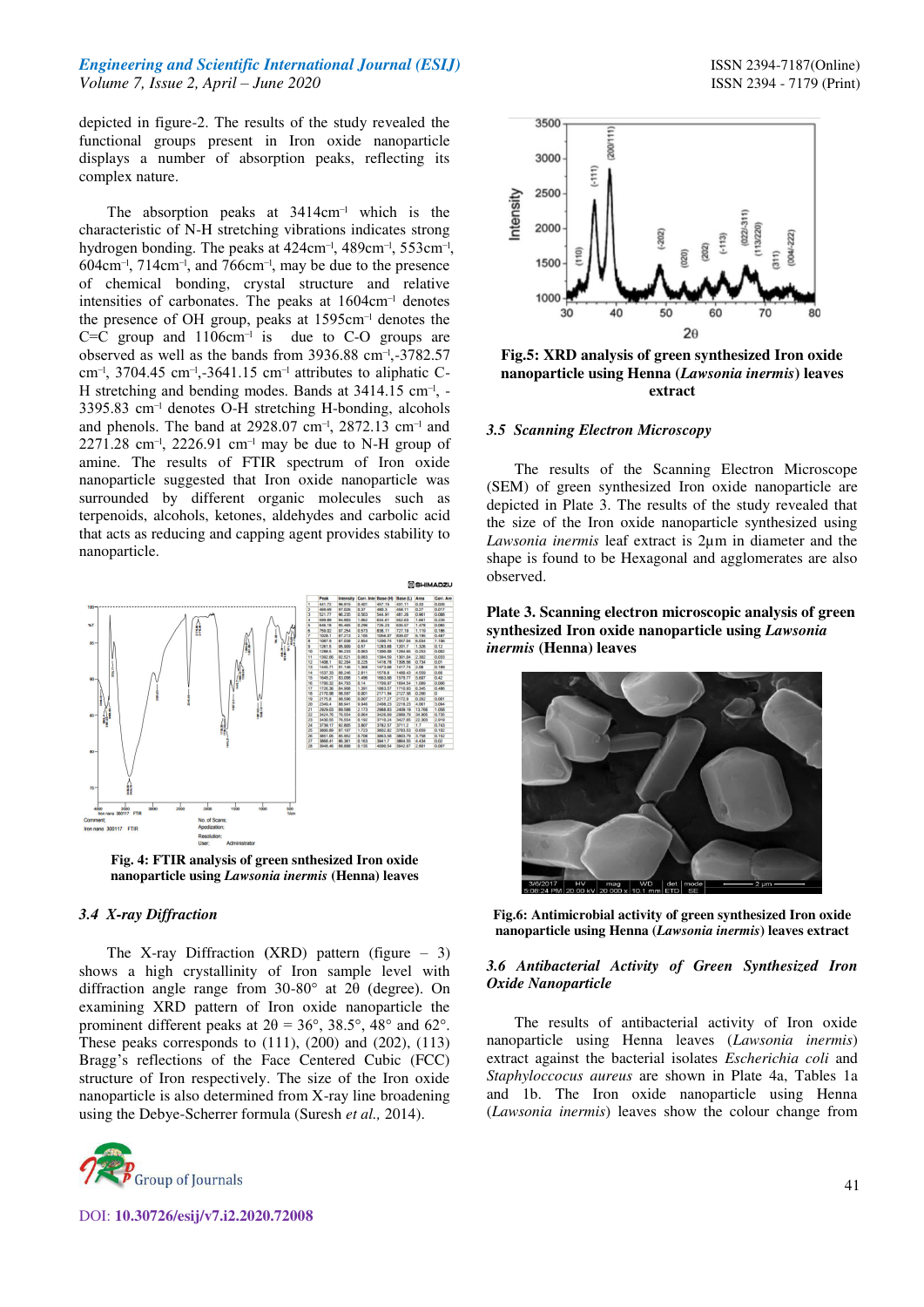violet to light brown. Minimum Inhibitory Concentration (MIC) was determined by broth dilution technique using green synthesized iron oxide nanoparticle. The lowest concentration required to arrest the growth of bacteria is regarded as Minimum Inhibitory Concentration (i.e.) 500µg/ml. Thus, the Minimum Inhibitory Concentration of antibacterial activity of iron oxide nanoparticle was found to be 500µg/ml.

**Plate 4a. Antibacterial activity of green synthesized Iron oxide nanoparticle of** *Lawsonia inermis* **(Henna) leaves extract (96 well titre plate Resazurin method-MIC)** 



**Fig.7: Antibacterial activity of green synthesized Iron oxide nanoparticle of** *Lawsonia inermis* 

| Table 1(a): Antibacterial activity of green synthesized Iron    |
|-----------------------------------------------------------------|
| oxide nanoparticle using <i>Lawsonia inermis</i> (Henna) leaves |
| extract for Escherichia coli and staphylococcus aureus          |

| S.<br>$\mathbf{N}\mathbf{0}$ | <b>Microor</b><br>ganisms/<br>sample | <b>Growth of inhibition</b> |    |                |                                                                  |           |           |                |           |                                          |             |
|------------------------------|--------------------------------------|-----------------------------|----|----------------|------------------------------------------------------------------|-----------|-----------|----------------|-----------|------------------------------------------|-------------|
|                              |                                      | 1<br>mg                     | mg | mg             | $0.5 \, 0.25 \, 0.125 \, 0.062 \, 0.031 \, 0.015 \, 0.007$<br>mg | mg        | mg        | mg             | mg        | Posi<br>tive<br>cont<br>rol<br>$10\mu g$ | Cul<br>ture |
|                              | Nanopa<br>rticle                     |                             |    |                |                                                                  |           |           |                |           |                                          |             |
| 1                            | E. coli                              |                             |    | $^{+}$         | $\ddot{}$                                                        | $^{+}$    | $\ddot{}$ | $^{+}$         | $\ddot{}$ |                                          | $\ddot{}$   |
| $\overline{2}$               | S. aureus                            |                             |    | $\overline{+}$ | $\,{}^+$                                                         | $\ddot{}$ | $\ddot{}$ | $\overline{+}$ | $^{+}$    |                                          | $\ddot{}$   |

*<sup>(</sup>) Positive activity- colour change occurs; (-) negative activity- no colour change occurs* 

#### **Table 1(b): Minimum Inhibitory Concentration (MIC) of green synthesized Iron oxide nanoparticle on** *Escherichia coli*  **and** *Staphylococcus aureus*

| Microorganisms/sample | MIC Value (mg) (Nanoparticle) |
|-----------------------|-------------------------------|
| E. coli               | 0.5 <sub>mg</sub>             |
| Staphylococcus aureus | 0.5 <sub>mg</sub>             |



## *3.7 Antifungal activity of green synthesized Iron oxide nanoparticle*

The results of antifungal activity of green synthesized Iron oxide nanoparticle using Henna leaves (*Lawsonia inermis*) against the fungal strain *Aspergillus niger* and *Mucor* sp. are shown in Plate 4b and table 1c and 1d. Iron oxide nanoparticle using Henna leaves (*Lawsonia inermis*) shows the colour change from violet to light brown.

The lowest concentration required to arrest the growth of fungus was regarded as Minimum Inhibitory Concentration (MIC) using green synthesized Iron oxide nanoparticle. The antifungal screening of *Aspergillus niger* and *Mucor* sp. revealed that both the fungal species showed good results and the Minimum Inhibitory Concentration was found to be  $500\mu\text{g/ml}$  in both of the fungal species.

**Plate 4b. Antifungal activity of green synthesized Iron oxide nanoparticle of** *Lawsonia inermis* **(Henna) leaves extract (96 well titre plate Resazurin method-MIC)** 



**Fig.8: Antifungal activity of green synthesized Iron oxide nanoparticle of** *Lawsonia inermis* 

**Table 1(c): Antifungal activity of green synthesized Iron oxide nanoparticle using** *Lawsonia inermis* **(Henna) leaves extract for** *Aspergillus niger* **and** *Mucor* **sp.**

| S.<br>No       | <b>Microor</b><br>ganisms/<br>sample | <b>Growth of inhibition</b> |    |        |           |        |                                                                              |           |           |                                              |             |
|----------------|--------------------------------------|-----------------------------|----|--------|-----------|--------|------------------------------------------------------------------------------|-----------|-----------|----------------------------------------------|-------------|
|                |                                      | mg                          | mg | mg     | mg        | mg     | $0.5 \mid 0.25 \mid 0.125 \mid 0.062 \mid 0.031 \mid 0.015 \mid 0.007$<br>mg | mg        | mg        | Posi<br>ti<br>ve<br>cont<br>rol<br>$10\mu$ g | Cult<br>ure |
|                | Nanopa<br>rticle                     |                             |    |        |           |        |                                                                              |           |           |                                              |             |
| 1              | Aspergill<br>usniger                 |                             |    | $^{+}$ | $\ddot{}$ | $^{+}$ | $\ddot{}$                                                                    | $\ddot{}$ | $\ddot{}$ |                                              | $+$         |
| $\overline{c}$ | Mucorsp.                             |                             |    | $^{+}$ | $^{+}$    | $^{+}$ | $\pm$                                                                        | $^{+}$    | $^{+}$    |                                              | $\ddot{}$   |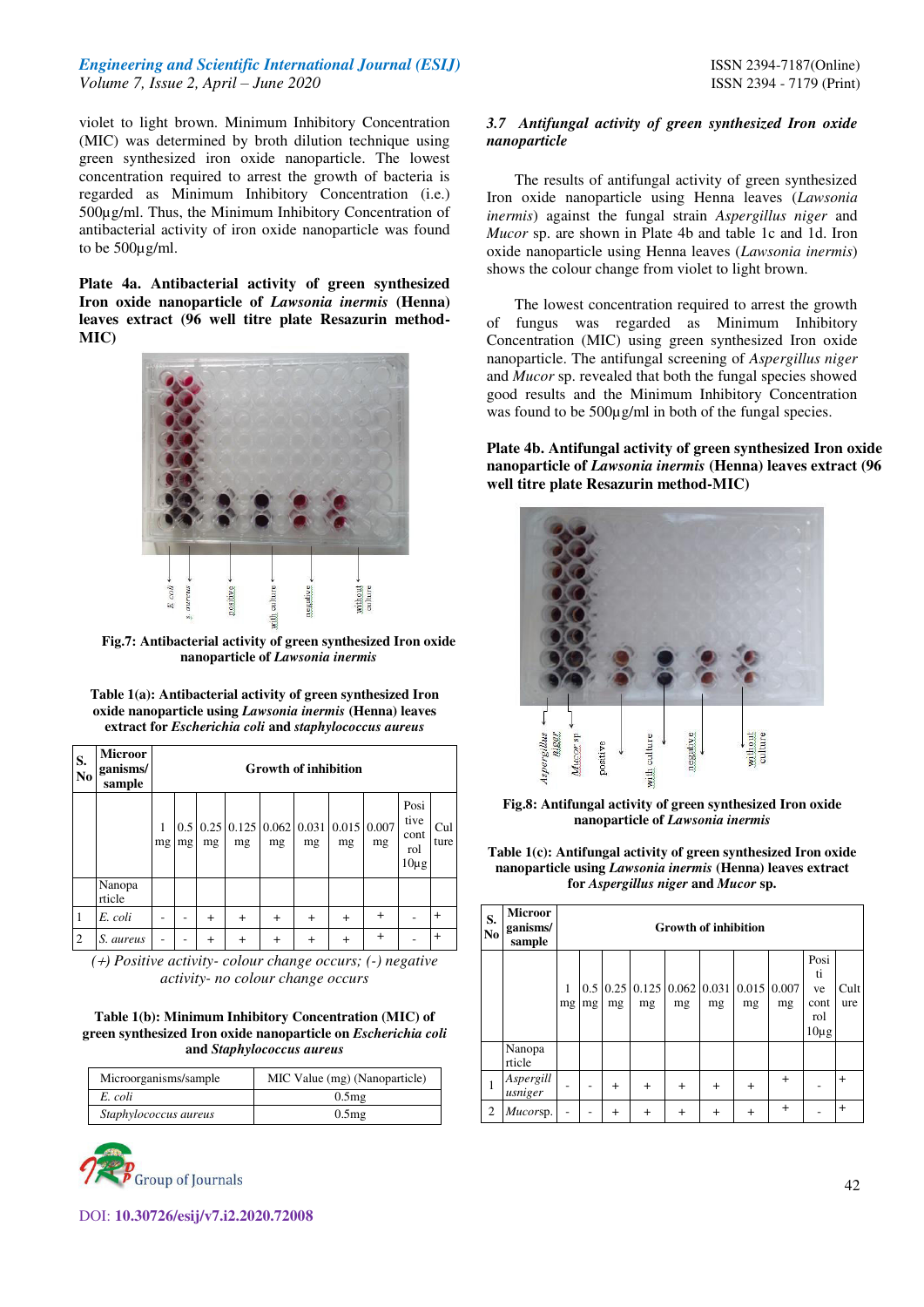| Table 1(d): Minimum Inhibitory Concentration (MIC) of          |
|----------------------------------------------------------------|
| green synthesized Iron oxide nanoparticle on Aspergillus niger |
| and <i>Mucor</i> sp.                                           |

| Microorganisms/sample | <b>MIC Value</b> (mg)<br>(Nanoparticle) |
|-----------------------|-----------------------------------------|
| A.niger               | 0.5                                     |
| Mucorsp.              | 0.5                                     |

# **4. Discussion**

Nanotechnology plays a very important role in modern research and it is the most capable technology that can be applied in any field of interest. Its growing interest is in the therapeutic field for the ailments such as infection, cancer, allergy, diabetes and inflammation (Mekala *et al.,* 2016). Technology has created an impressive increase in the production of nanomaterial in many sector of the society (Dedeh *et al.,* 2013).

Iron oxide nanoparticles are synthesized from vapour deposition, electrochemical reduction, radiolysis Reduction, thermal decomposition, chemical reduction of Iron metal salt (Jayalakshmi *et al.,* 2014). The use of these synthetic methods requires both strong and weak chemical reducing agents and protective agents like sodium borohydride, sodium citrate and alcohols. These agents are mostly toxic, flammable, cannot be easily disposed off due to environmental issues and also show a low production rate (Sharma *et al.,* 2009; Bhui *et al.,* 2009). It leads to in search of alternatives which could be ecofriendly and does not cause any harm to human and domestic animals. The cheapest and simplest method to synthesize nanomaterials is a biological method i.e., use of plants, bacteria, fungi, etc. The rate of reduction of metal ions using biological agents is found to be very much faster and also at ambient temperature and pressure conditions. Use of biological organisms such as microorganisms, plant extract or plant biomass could be an alternative to chemical and physical methods for the production of an eco-friendly manner of nanoparticle (Mason *et al.,* 2012).

The study was further carried out to synthesize the Iron oxide nanoparticle. The change in colour from yellow to black of reaction mixture is due to Surface Plasmon Resonance phenomenon which provides a convenient indication of formation of Iron oxide nanoparticle (Tayyabanaseem *et al*., 2015).

Green synthesized Iron oxide nanoparticle using *Lawsonia inermis* leaf extract was further confirmed by studying the characterization of green synthesized Iron oxide nanoparticle such as UV –Vis Spectroscopy, FTIR, XRD and SEM. The study was further extended to characterize the green synthesized nanoparticle using FTIR spectroscopy. FTIR spectroscopy was used to investigate



DOI: **10.30726/esij/v7.i2.2020.72008**

the interactions between different species and changes in chemical compositions of the mixtures. (Sewani and Qureshi, 2016).

The FTIR characterization is used to find the molecules and their functional group present in the green synthesized Iron oxide nanoparticle. The results of FTIR spectra of green synthesized Iron oxide nanoparticle revealed the presence of different functional groups like alcohol, alkane, alene, amine, nitro compound and acid ester. These functional groups play an very important role in reduction and stabilization process of the Iron oxide nanoparticle synthesis. The results of the above study are in the accordance with the work of Sewani and Qureshi (2016).

Formation of colour appearence is indicative of different functional groups and proteins present in Henna (*Lawsonia inermis*) leaves which could act as stabilizer (Senthil kumar and Sivakumar, 2014). The surface morphology and size of the nanoparticle were obtained by Scanning Electron Microscopy (SEM) analysis. The results of SEM showed that the green synthesized Iron oxide nanoparticle was hexagonal in shape. The size of Iron oxide nanoparticle synthesized using Henna leaves (*Lawsonia inermis*) was 2 $\mu$ m in diameter. The results of the study were supported by Johan *et al.* (2012) and Mekala *et al.* (2016).

Technique used to establish the metallic nature of particles provides information on translational symmetry size and shape of the unit cell from peak locations and information on electron density inside the unit cell, namely where the atoms are located from peak intensities. XRD patterns taken using powder X-ray diffractometer instrument in the angle range 10-70° of the Iron oxide nanoparticle at 2θ, scan axis 2:1 systematically. This is supported by the work of Caroling *et al.* (2015).

The XRD pattern shows a high crystallinity of Iron sample level with diffraction angle range from 30-80° at 2θ (degree). On examining XRD pattern of Iron oxide nanoparticle the prominent different peaks at  $2\theta = 36^{\circ}$ , 38.5°, 48° and 62°. These peaks corresponds to (111), (200) and (202), (113) Bragg's reflections of the Face Centered Cubic (FCC) structure of Iron respectively. The size of the Iron nanoparticle is also determined from X-ray line broadening using the Debye-Scherrer formula (Suresh *et al.,* 2014).

The presence of antimicrobial substances in the plants is well established as they have provided a source of inspiration for novel drug compound as plant derived medicines have made significant contribution towards human for the diseases treatment as done in the cases of Unani and Ayurvedic systems of medicines. A number of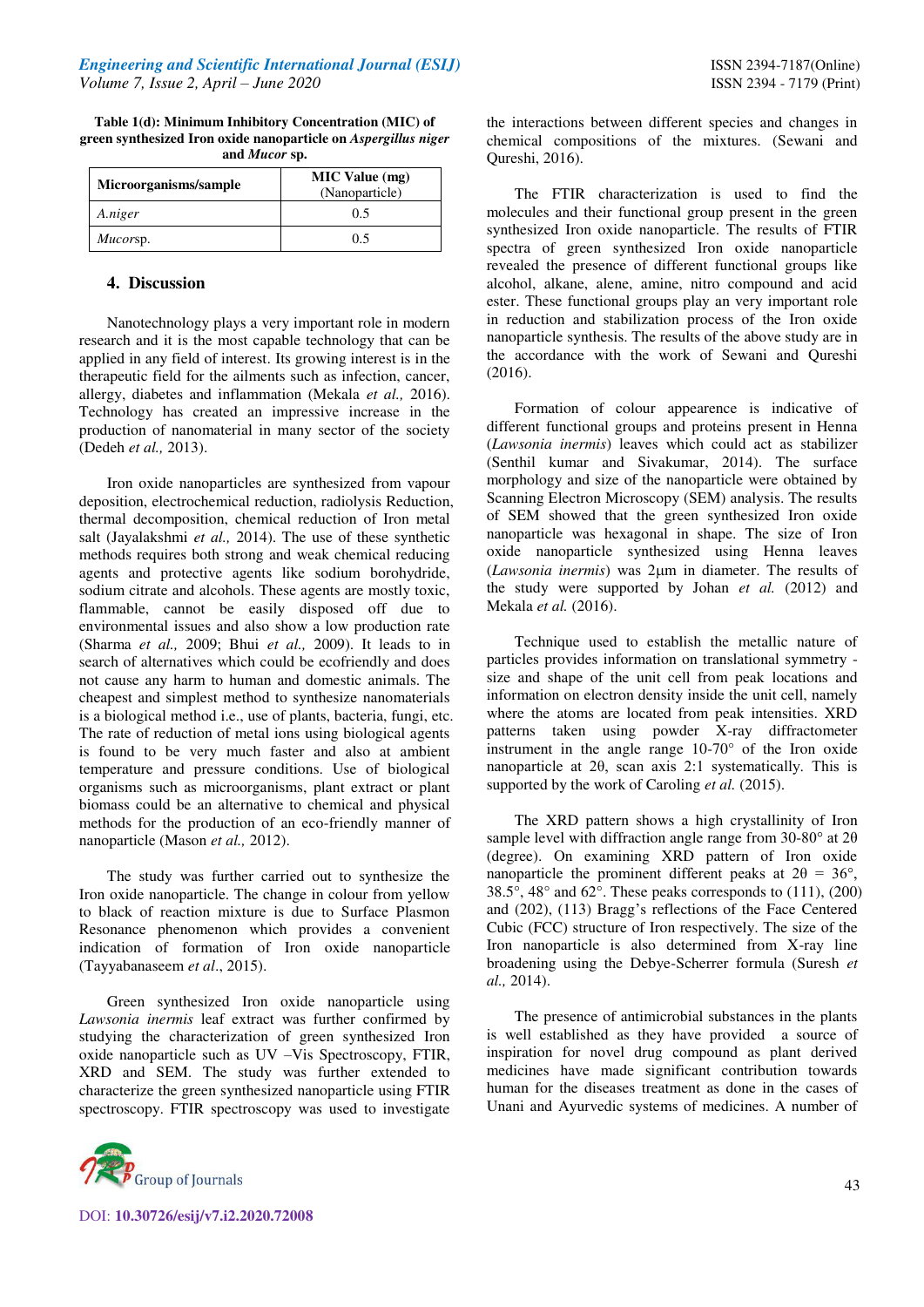antibacterial and antifungal drugs available in the market produce many side effects; hence to improve the status of therapy, various ailments of plant extracts like *Lawsonia inermis* will be much useful (Tayyabanaseem *et al*., 2015). Therefore the study was further extended to evaluate the antimicrobial activity of both bacterial and fungal activity of green synthesized Iron oxide nanoparticle.

Iron oxide nanoparticles were effective in killing a range of bacterial pathogens involved in hospital acquired infections. However in comparison with nano Gold and nano Copper, higher concentrations of nano Iron oxide were to be required to achieve a bactericidal effect. It has been suggested that the reduced amount (between 3- and 20-fold) of negatively charged peptidoglycans would make gram-negative bacteria less susceptible to such positively charged antimicrobials. A cell wall is present around the outside of the bacterial cell membrane and it is essential for the survival of bacteria. It is made from polysaccharides and peptides named peptidoglycan. In bacteria, there are two different types of cell walls (gram-positive and gramnegative). The names originate from the reaction of the cells with the gram's stain, a test long-employed for the classification of bacterial species. Gram-positive bacteria possess a thick wall containing many layers of peptidoglycan. Surfaces of Iron nanoparticle affect interaction directly with the bacterial outer membrane, causing the membrane to rupture and killing bacteria (Ipsa Subhankari *et al.,* 2013). The result of antibacterial activity of green synthesized Iron oxide nanoparticle using Henna *(Lawsonia inermis)* leaf extract against two bacterial species *E. coli* and *Staphylococcus aureus* showed that though green synthesized Iron oxide nanoparticle was found to be efficient in inhibiting the growth of the bacterial isolates, which may be due to presence of tannins, protein, phenol and saponin biomolecules in *Lawsonia inermis* leaf extract. The use of plant extract with known antimicrobial properties can be of significant for therapeutic treatment. The values of antibacterial activity of green synthesized Iron oxide nanoparticle using Henna (*Lawsonia inermis*) leaf extract against *E. coli* and *S. aureus* are statisfically significant at 0.5% level. This is supported by the work of Shanmugam et al. (2014) and Jayanthi (2015).

The Iron oxide nanoparticle exhibited a potent antifungal activity against fungal strains. Iron oxide nanoparticles have remarkable potential antifungal activity in treating fungal infectious diseases. Fungal cells by having ergosterol in the membrane and by making various gradients between cytoplasmic membranes, can keep their membrane conformity might have been destroyed and causes the cell death.

It is clear that metallic nanoparticle have great potential in many different industries. The need for a



process to synthesize such nanoparticle in a reliable and green way is becoming more promising. Current chemical and physical methods involve toxic chemicals and high temperatures that are not only dangerous to the environment but costly too. Numerous groups have focused on alternative ways of synthesizing nanoparticle as evidenced in the above study. Biological systems have been investigated in an effort to provide a sustainable, resource efficient and cheap method of synthesis. The field of biological production of metallic nanoparticle is relatively new and underexplored, however it shows a great potential in the biotechnology sector. There are many aspects of these biological methods to be discovered, and later manipulated, as the technology emerges (Thakkar *et al.,* 2010).

#### **5. Conclusion**

 To conclude from the results of the present study, that *Lawsonia inermis* aqueous leaf extract act as an agent to reduce the Iron oxide nanoparticle from ferrous sulphate solution. The green synthesized Iron oxide nanoparticles were characterized by, UV-Vis spectroscopy, FTIR, SEM and XRD. From the result of antimicrobial activity of green synthesized Iron oxide nanoparticle, it is clear to know that Iron nanoparticle synthesized from *Lawsonia inermis*  leaves extract also have ability to inhibit the growth of various microorganisms Bacteria (*Staphylococcus aureus* and *Escherichia coli*) and Fungi (*Aspergillus niger* and *Mucor* sp.) and thus Iron oxide nanoparticle showed potential antioxidant property.

The development of functionalized green synthesized Iron oxide nanoparticle as therapeutic agents has generated great interest in both academy and industry. The present investigation reveals that the green synthesized Iron oxide nanoparticle extracted from *Lawsonia inermis* have medicinal applications, especially for anticancer profiling.

#### **Reference**

- [1] Benzie, I.F.F and Strain, J.J. 1996. Ferric Reducing Ability of Plasma (FRAP) as a measure of antioxidant power : The FRAP assay. Anal. Biochem., 239 : 70-76.
- [2] Bhui, B.H. Sahoo, D.K. Sarkar, G.P.P. De, S.P. and Mirsa, A. 2009. Green synthesis of Silver nanoparticle using latex of *Jatophacurcas*. Colloids surf. A: Physico chem. Eng. asp, 339: 134-139.
- [3] Caroling, G. Mercy Ranjitham, A. Suja, R. and SunitaTiwari. 2013. Invitro evaluation of Antioxidant, Antimicrobial, Anticancer activities and characterization of *Brassica oleracea*, *Var. Bortrytis.* Leaves synthesized silver nanoparticle. International Journal of Pharmacy and Pharmaceutical Sciences. 5(4): 239-251.
- [4] Dedeh, A. Ciutat, A. Delapierre, M.T. and Bourdineau, J.P. 2014. Impact of Gold nanoparticle on Zebrafish exposed to a spiked sediment, Nanotoxicology. 1(1):1-10.
- [5] Habbal, O. A. A. A. Al-Jabri, and A. G. El-Heg, 2013, Antimicrobial properties of Lawsoniainermis (henna): a review, Australian journal of medical Herbalism, volume 19, no. 3, pp. 265- 273.